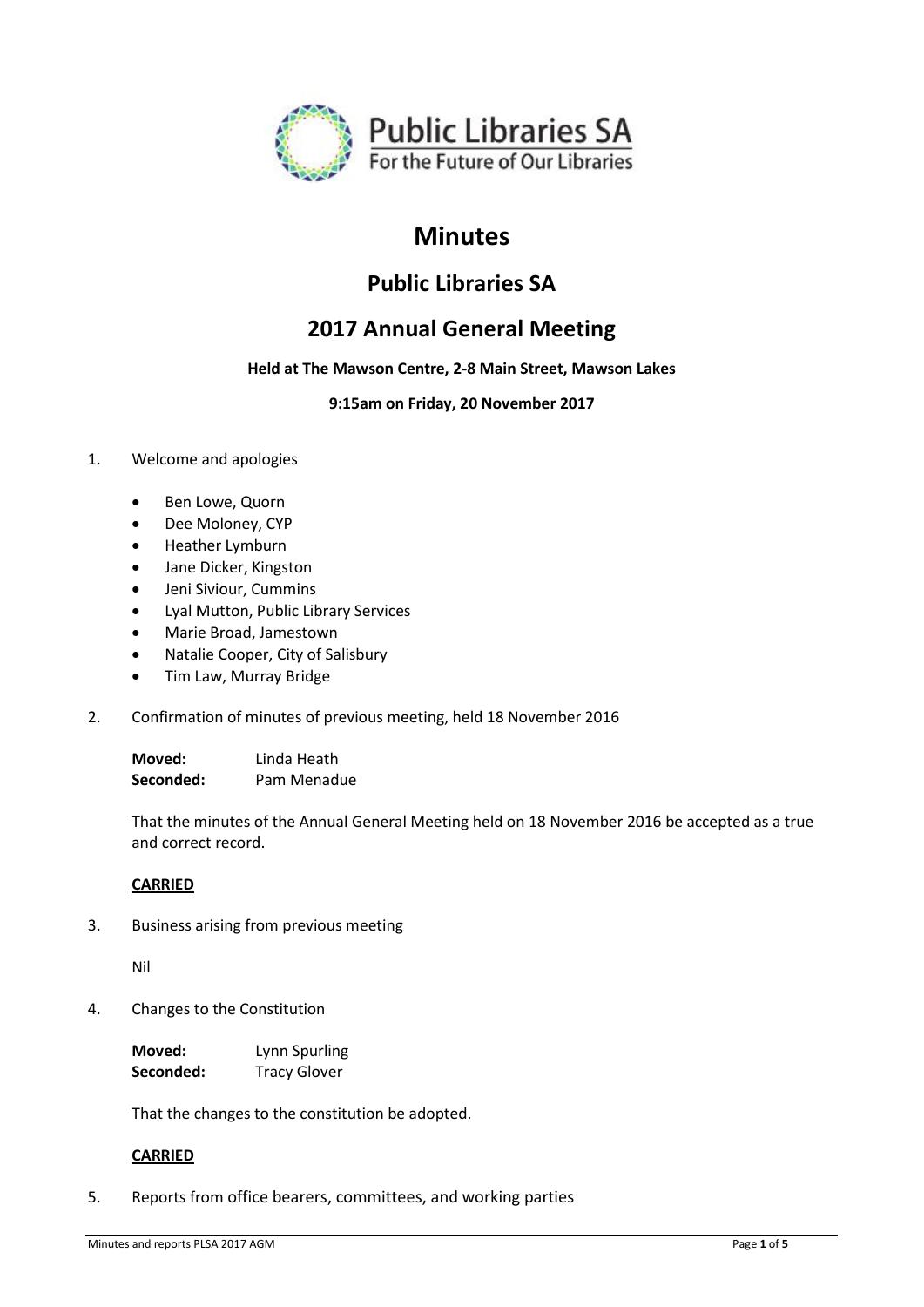#### 5.1 President's report

| Moved:    | Lynn Spurling |
|-----------|---------------|
| Seconded: | Louise Mrdjen |

That the President's report is received and noted.

#### **CARRIED**

5.2 Treasurer's report and financial statements for financial year 2016/17

I am pleased to present the Treasurer's Report for the year concluding 30 June 2017. The Income Statement for the year, as at 30 June, 2017 is attached hereto.

The accounts have been audited. The auditor states "In our opinion the accompanying financial report of the association for the year ended 30 June 2017 is prepared in all respects in accordance with the Associations Incorporation Act 1985".

Please find the proposed budget for 2017-2018 also attached that has been approved by the PLSA Executive.

I move that the Report be received and adopted.

| Moved:    | Janice Nitschke  |
|-----------|------------------|
| Seconded: | Vicki Hutchinson |

That the report and financial statements be received and adopted.

### **CARRIED**

5.2.1 Appointment of Auditor

**Moved:** Janice Nitschke **Seconded:** Albert Bergoc

That Creative Accounting be appointed as Auditor for the 2017/18 financial year.

### **CARRIED**

5.2.2 Budget for Financial Year 2017/18

| Moved:    | Janice Nitschke |
|-----------|-----------------|
| Seconded: | Ursula Hickey   |

That the 2017/18 budget be adopted.

#### **CARRIED**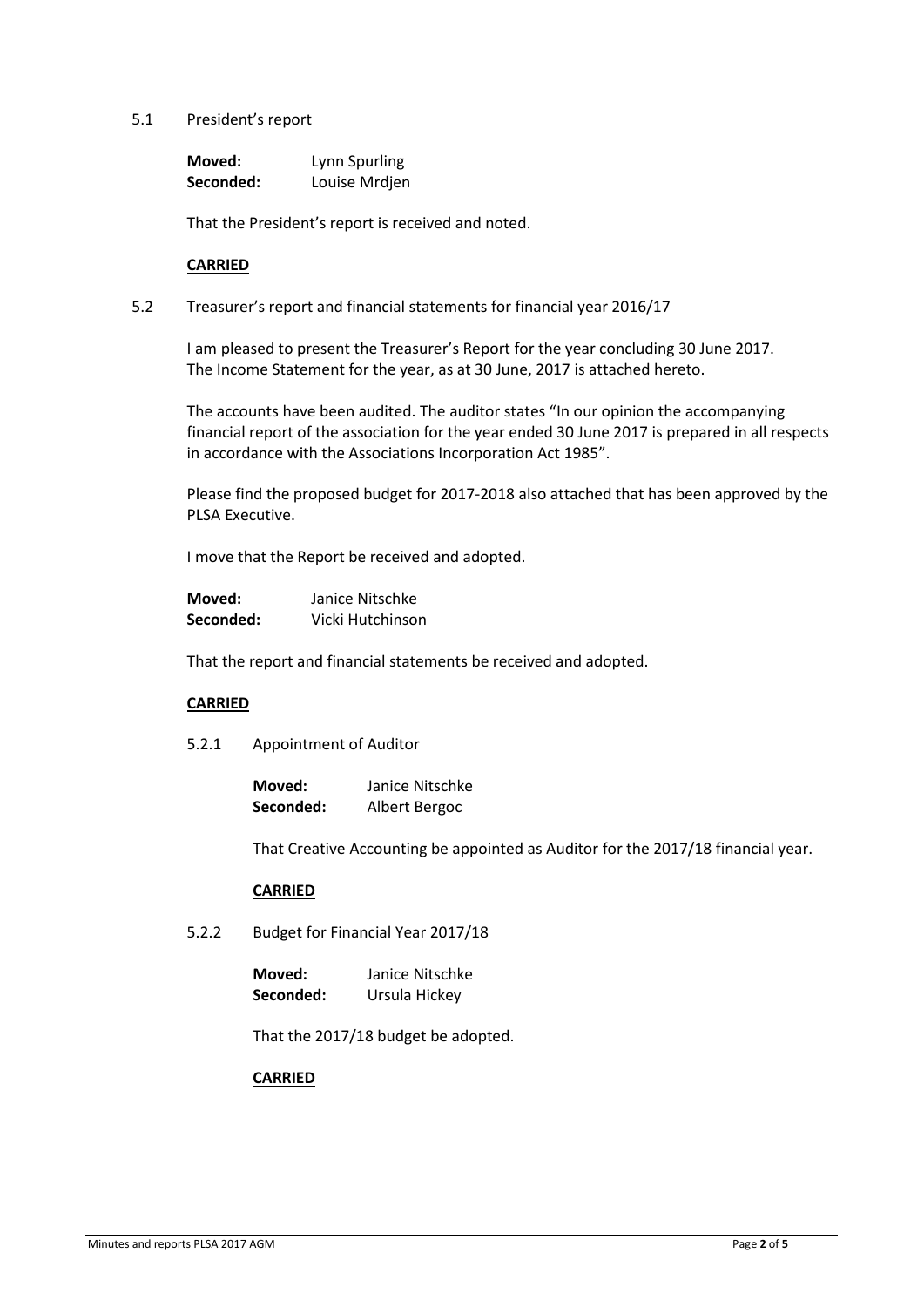#### 5.2.3 Membership fees

**Moved:** Janice Nitschke Seconded: Ben Footner

That the Membership Fees be increased by CPI.

#### **CARRIED**

5.3 JULA

No report provided. Mike Ungar was an apology.

#### 5.4 SALCYS

Tracy Glover provided an update

The SALCYS meetings continue to be well supported with around 25 interested attendees at each meeting.

This group has been chaired for the past two years by Julia Orlowski of Charles Sturt and we thank her for her time and energy in ensuring meeting content was relevant and valuable.

Themes covered this year have included:-

- Summer Reading Club
- Comic Con
- Select Educational Supplies *Early Literacy by Felicity Clark*
- Library venue tours
- Foundation for Learning presentation *Paediatric Occupational Therapist by Shelley Peart*
- Group forum possibilities *PLS / PLSA*
- Strategic Plan update discussion
- 2018 committee positions

Many members also attended the People Promotion Programs workshop held in collaboration with the Marketing team in July at the Hetzel Theatre.

This group continues to value their opportunity to network regarding programs, facilitators and innovative ideas.

### 5.5 Events & Marketing

Albert Bergoc provided an update

This committee consists of a diverse group of library representatives with an interest in library events and marketing.

The group meets regularly throughout the year at different library locations, which provides a great networking opportunity for meeting people and visiting libraries.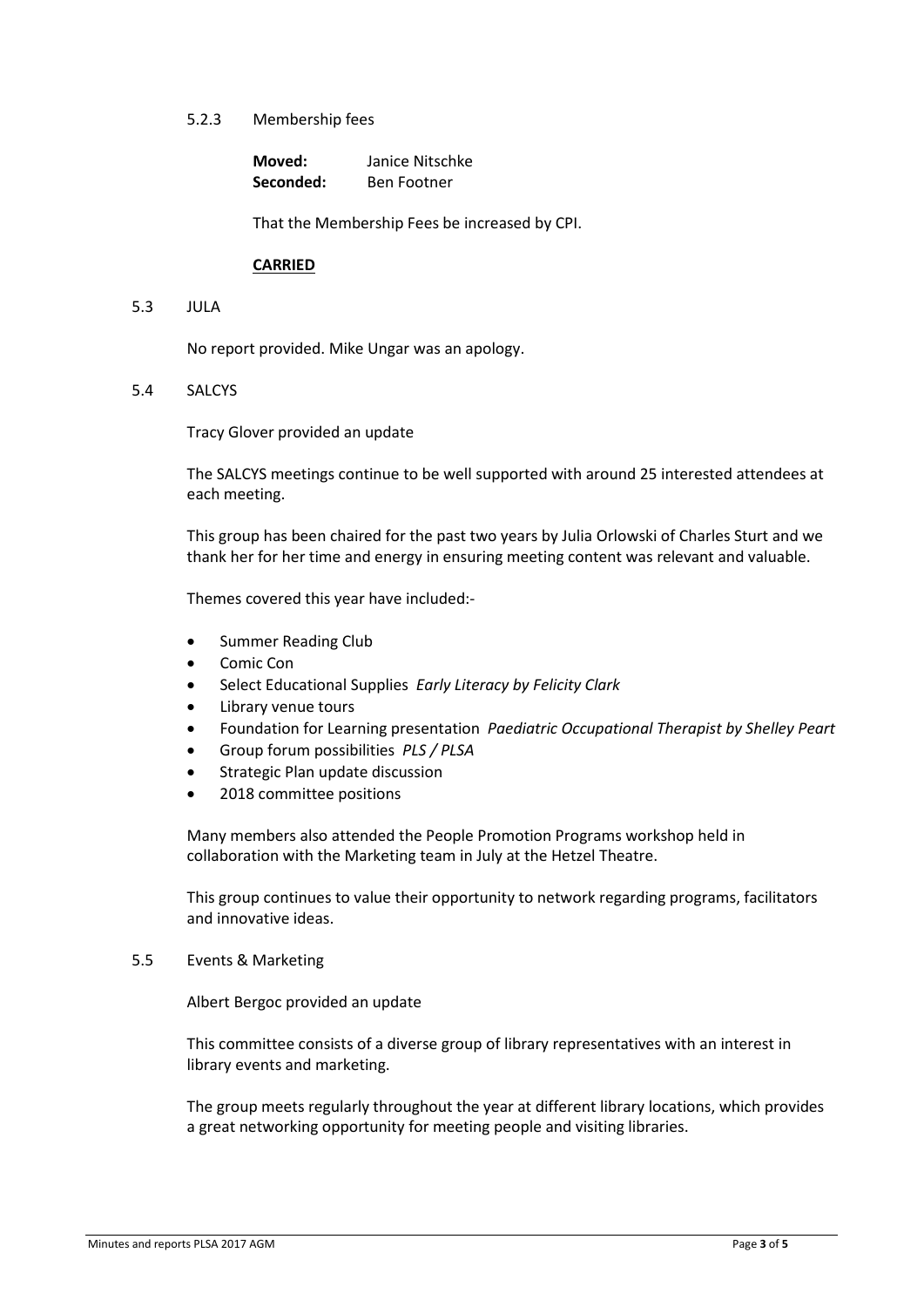The purpose of the group is to improve the marketing of library events, activities and services by sharing ideas, providing support at the local level, examining trends and activities within and outside the library sector, exploring marketing tools and identifying and delivering professional development opportunities.

Some of the areas the group has worked on over the last year include:

- Library Lover's campaign
- Online newsletters
- Booking systems
- State media campaign targeting non users
- Nation-wide marketing campaigns
- Training opportunities
- Calendar of upcoming events
- Social media
- Place making
- **Branding**

The group is currently looking at the Library Lovers campaign for 2018, updating their Terms of Reference and collaborations with PLS.

The committee has worked diligently throughout the past year and I thank the Chair Julie Bailey and all the members for their efforts and wish them every success for the year ahead.

#### 5.6 Community Languages

Lynn Spurling provided Anne Pascoe's update in Anne's absence.

Of the various groups that are endorsed by the PLSA Executive, it is the Community Language group that has the closest working relationship with PLS as the expenditure of the Community Languages budget and the annual identification of 20 languages for the Community Languages collection are a major part of the group's role.

The continuous improvements made by PLS staff in the management and monitoring of the supplier contracts, cataloguing contracts and the distribution of stock have meant the Community Languages group have had a quiet 2017.

Once again the group have greatly benefited from the local specialised knowledge of Mirsia Bunjaku from the Australian Migrant Resource Centre.

On behalf of the Community Languages groups and the PLSA Executive, I would like to thank Mirsia and the PLS staff for their passion, willing collaboration and open communication. I would also like to thank the Community Language group members for their enthusiasm and commitment.

The Community Languages Operating Group is open to any library staff with an interest in Community Languages so please come along to a meeting in 2018.

Lynn thanked Anne Pascoe for her time on the Executive Committee. Anne is not renominating for the committee this year.